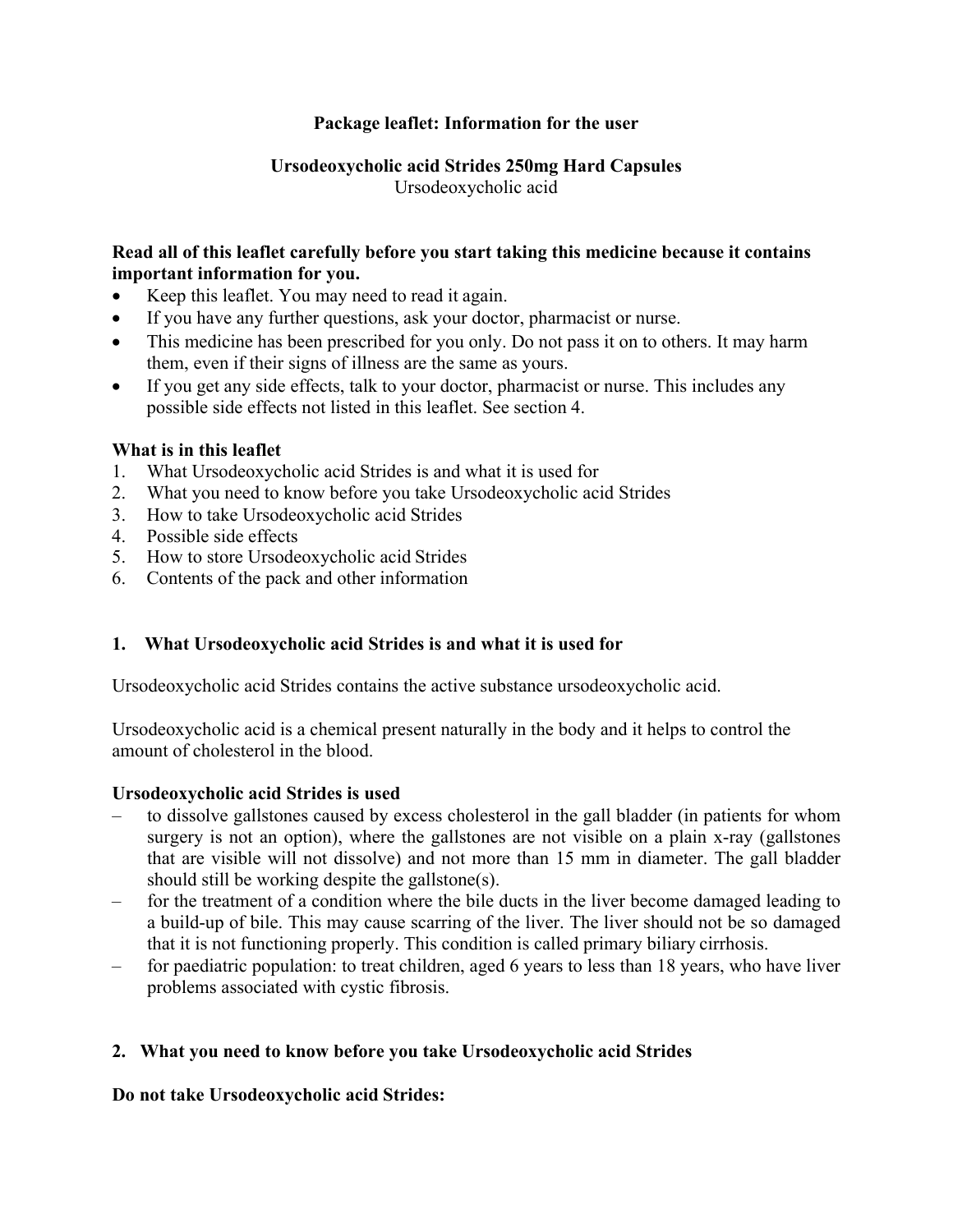- if you are allergic to bile acids like ursodeoxycholic acid or any of the other ingredients of this medicine (listed in section 6);
- if your gall bladder does not work properly;
- if you have gallstones that are visible on an x-ray;
- if you have acute inflammation of the gall bladder or biliary tract;
- if you have an obstruction of the biliary tract (blockage of the common bile duct or a cystic duct);
- if you suffer from frequent cramp-like pains in the upper abdomen (biliary colic);
- if you have hardening of the gallstones caused by a build-up of calcium;

Children with a condition where the bile ducts have not developed correctly (biliary atresia), who have had an operation (portoenterostomy) to treat this which has been unsuccessful or who have not had recovery of good bile flow, should not take ursodeoxycholic acid.

Ask your doctor about any of the conditions mentioned above. You should also ask if you have previously had any of these conditions or if you are unsure whether you have any of them.

# **Warning and precautions**

Talk to your doctor, pharmacist or nurse before taking Ursodeoxycholic acid Strides.

Ursodeoxycholic acid Strides must be used under medical supervision.

Your doctor should test your liver function regularly every 4 weeks for the first 3 months of treatment. After this time, it should be monitored at 3 month intervals.

Inform your doctor immediately if you have diarrhoea as this may require a reduction in the dose or stopping the treatment.

# **Other medicines and Ursodeoxycholic acid Strides**

Tell your doctor, pharmacist or nurse if you are taking, have recently taken or might take any other medicines, even if they are obtainable without a prescription. Treatment with Ursodeoxycholic acid Strides may still be allowed. Your doctor will know what is right for you.

A **reduction in the effects** of the following medicines is possible when taking Ursodeoxycholic acid Strides:

- colestyramine, charcoal, colestipol (to lower blood lipids) or antacids containing aluminium hydroxide or smectite (aluminium oxide). If you must take medicines that contain any of these ingredients, you should take these at least two hours before or after Ursodeoxycholic acid Strides.
	- ciprofloxacin and dapsone (antibiotics), nitrendipine (used to treat high blood pressure). It may be necessary for your doctor to change the dose of these medicines.

An **increase in the effects** of the following medicines is possible when taking Ursodeoxycholic acid Strides: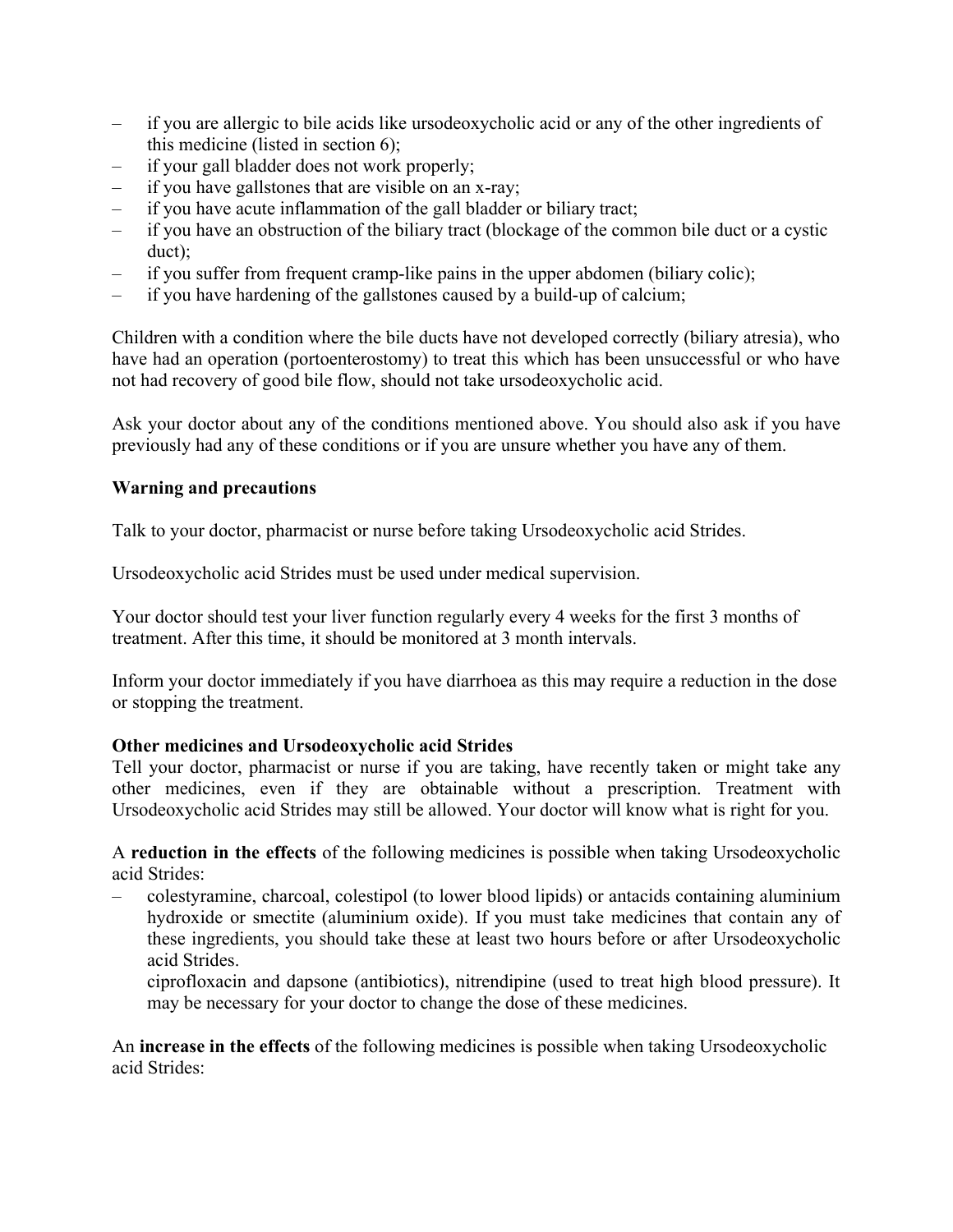– ciclosporin (to reduce the activity of the immune system). If you are being treated with ciclosporin, your doctor should check the amount of ciclosporin in your blood. Your doctor will adjust its dose, if necessary.

Inform your doctor if you are taking any blood cholesterol lowering agents such as clofibrate or medicines that contain oestrogen (estrogen), especially if you are taking Ursodeoxycholic acid Strides for the dissolution of gallstones, as they may stimulate the formation of gallstones.

### **Pregnancy, breast-feeding and fertility**

If you are pregnant or breast-feeding, think you may be pregnant or are planning to have a baby, ask your doctor or pharmacist for advice before taking this medicine.

You should not take this medicine during pregnancy unless your doctor thinks it is absolutely necessary. Use of Ursodeoxycholic acid Strides during the first three months of pregnancy may affect the foetus.

Check that you are not pregnant before taking this medicine.

– Use a reliable method of contraception – non-hormonal contraceptives (barrier methods) or low-oestrogen oral contraceptives are recommended. If you are taking this medicine for dissolution of gallstones, only use non-hormonal contraceptives, as hormonal oral contraceptives may stimulate the formation of gallstones.

Do not take this medicine if you are breast-feeding as the active ingredient in this medicine may pass into breast milk. If treatment with Ursodeoxycholic acid Strides is necessary, then stop breast-feeding.

### **Driving and using machines**

No particular precautions are necessary.

# **3. How to take Ursodeoxycholic acid Strides**

Always take this medicine exactly as your doctor or pharmacist has told you. Check with your doctor or pharmacist if you are not sure.

Swallow the capsules whole with a drink of water or other liquid. Take the capsules regularly.

The daily dose below serves as an example of how you can take the capsules.

### **Dosage**

### **Use in patients with damage to liver tissue by impaired bile flow (Primary Biliary Cirrhosis)**

Your doctor will determine your dose depending on your body weight. During the first 3 months of treatment, you should take 3-7 capsules in divided doses throughout the day.

As the liver function improves, the total daily dose can be taken once, in the evening.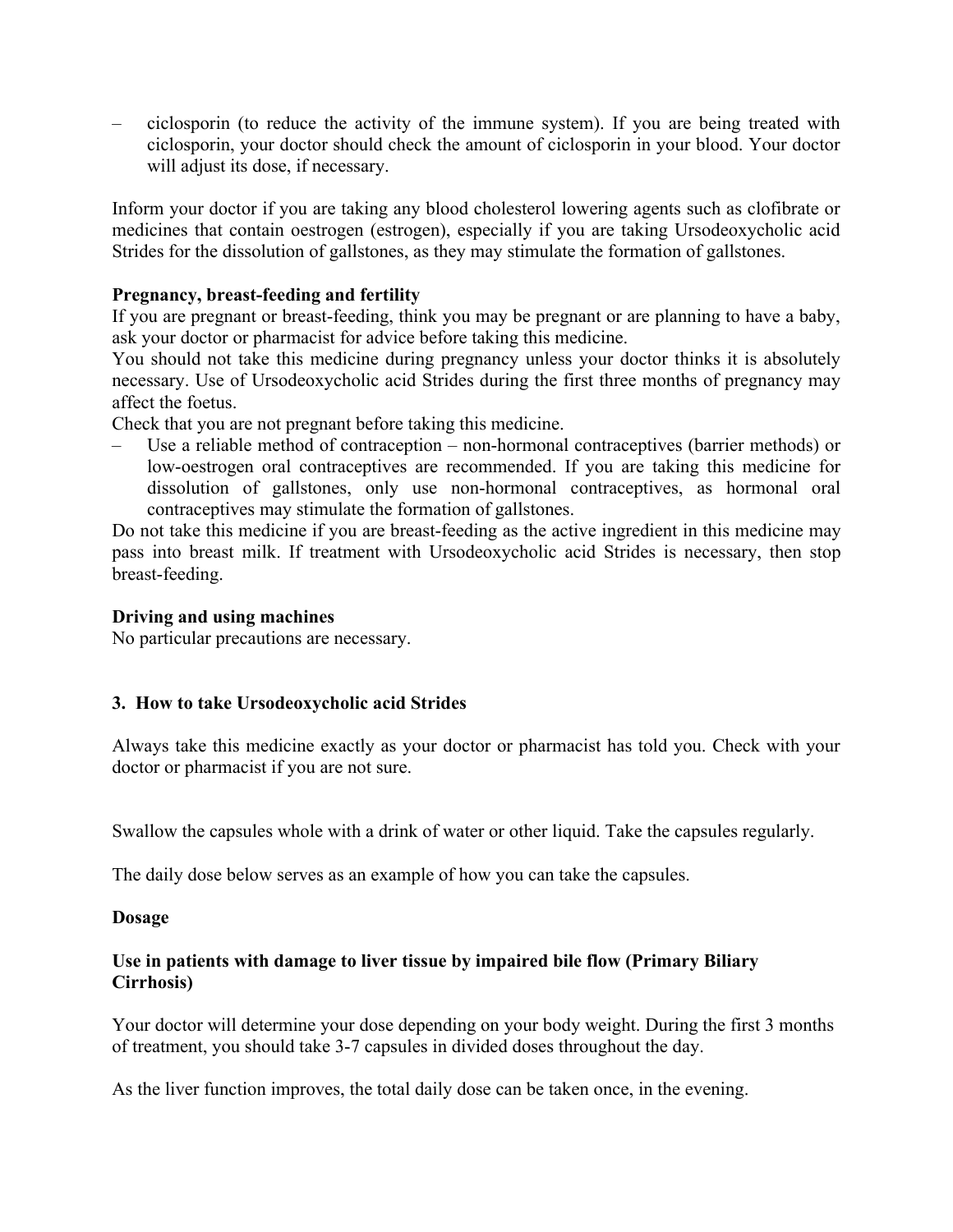| <b>Primary Biliary Cirrhosis</b><br><b>Stage I-III</b> |                                                                            |                |                |                             |  |  |
|--------------------------------------------------------|----------------------------------------------------------------------------|----------------|----------------|-----------------------------|--|--|
| Daily dose<br>(total number of<br>capsules)            | <b>First 3 months</b><br>(how many capsules to take throughout<br>the day) |                |                | <b>Subsequently</b>         |  |  |
|                                                        | <b>Morning</b>                                                             | Afternoon      | <b>Evening</b> | <b>Evening (once daily)</b> |  |  |
| 3 capsules                                             |                                                                            |                |                | 3                           |  |  |
| 4 capsules                                             |                                                                            | 1              | $\overline{2}$ | $\overline{4}$              |  |  |
| 5 capsules                                             |                                                                            | $\overline{2}$ | $\overline{2}$ | 5                           |  |  |
| 6 capsules                                             | 2                                                                          | $\overline{2}$ | $\overline{2}$ | 6                           |  |  |
| 7 capsules                                             | 2                                                                          | っ              | 3              |                             |  |  |

| <b>Primary Biliary Cirrhosis</b><br><b>Stage IV</b> |                                              |                |  |  |
|-----------------------------------------------------|----------------------------------------------|----------------|--|--|
| Daily dose<br>(total number of capsules)            | How many capsules to take throughout the day |                |  |  |
|                                                     | <b>Morning</b>                               | <b>Evening</b> |  |  |
| 2 capsules                                          |                                              |                |  |  |
| 3 capsules                                          |                                              | ◠              |  |  |

If you do not experience any problems at this dose (after blood tests and/or according to an evaluation), your doctor will prescribe you a higher dose (dosage in accordance with the treatment of stage I-III).

### **Duration of treatment**

Your doctor will determine the duration of treatment. It may be necessary to get your blood checked regularly by the laboratory. Ursodeoxycholic acid Strides may be continued indefinitely in cases of primary biliary cirrhosis.

### **Note:**

In patients with primary biliary cirrhosis, the symptoms may worsen at the start of treatment, for example the itching may increase. This only occurs in rare cases. If this happens, therapy can be continued with a lower daily dose of Ursodeoxycholic acid Strides. Each week, your doctor will then gradually increase the daily dose, until you reach the required dose.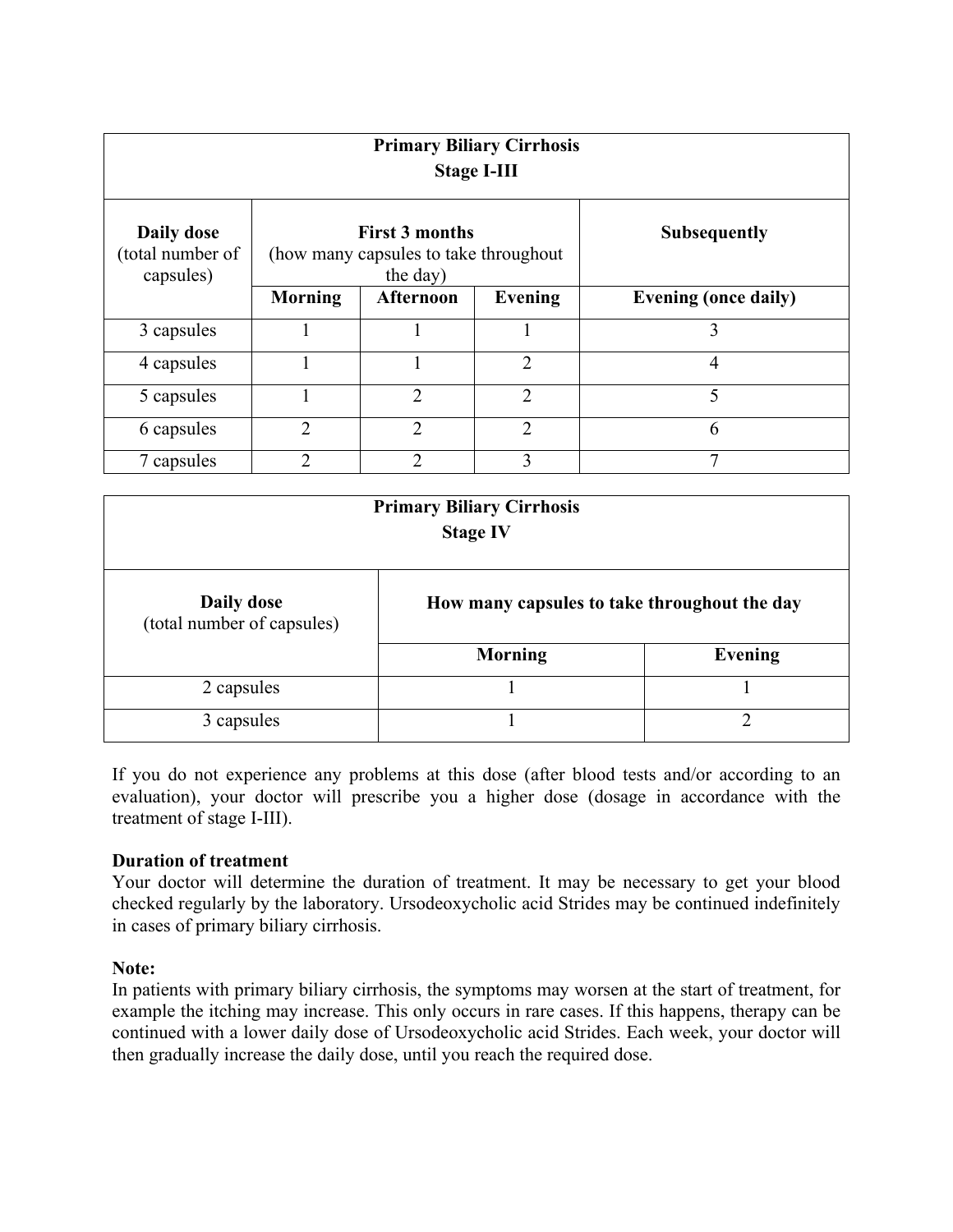### **Use in patients with gallstones**

The recommended dose is approximately 10 mg ursodeoxycholic acid per kg body weight per day, taken as follows:

| <b>Patients with gallstones</b> |                                                                      |  |  |
|---------------------------------|----------------------------------------------------------------------|--|--|
| <b>Body Weight (kg)</b>         | <b>How many capsules</b><br>to take in the evening<br>before bedtime |  |  |
| Up to $60 \text{ kg}$           | 2 capsules                                                           |  |  |
| $61-80$ kg                      | 3 capsules                                                           |  |  |
| $81 - 100$ kg                   | 4 capsules                                                           |  |  |
| More than 100 kg                | 5 capsules                                                           |  |  |

### **Duration of treatment**

It generally takes 6-24 months to dissolve gallstones. The duration of your treatment depends on the size of the existing gallstones at the beginning of the treatment. Even if your symptoms have disappeared, you should continue with the treatment. Stopping treatment may result in the extension of the total treatment time. After the gallstones have been dissolved, the treatment should be continued for 3-4 months. If there is no reduction in the size of the gallstones after 12 months, therapy should be stopped.

Every 6 months, your doctor should check whether the treatment is working. At each of these follow-up examinations, it should be checked whether a build-up of calcium causing hardening of the stones has occurred since the last time. If this happens, your doctor will stop the treatment.

If you feel that the effect of Ursodeoxycholic acid Strides is too strong or too weak, talk to your doctor or pharmacist.

### **Use in children**

Children **with cystic fibrosis aged 6 years to less than 18 years**: 20 mg/kg/day in 2-3 divided doses, with a further increase to 30 mg/kg/day if necessary

There are no age limits to the use of Ursodeoxycholic acid Strides 250mg hard capsules. The administration of Ursodeoxycholic acid Strides is based on body weight and the medical condition. If the patient cannot swallow capsules or has a bodyweight below 47 kg, other pharmaceutical forms (suspension) are available.

### **If you take more Ursodeoxycholic acid Strides than you should**

If you or anyone else take too many capsules, seek immediate medical attention.

# **If you forget to take Ursodeoxycholic acid Strides**

Do not take a double dose to make up for a forgotten dose.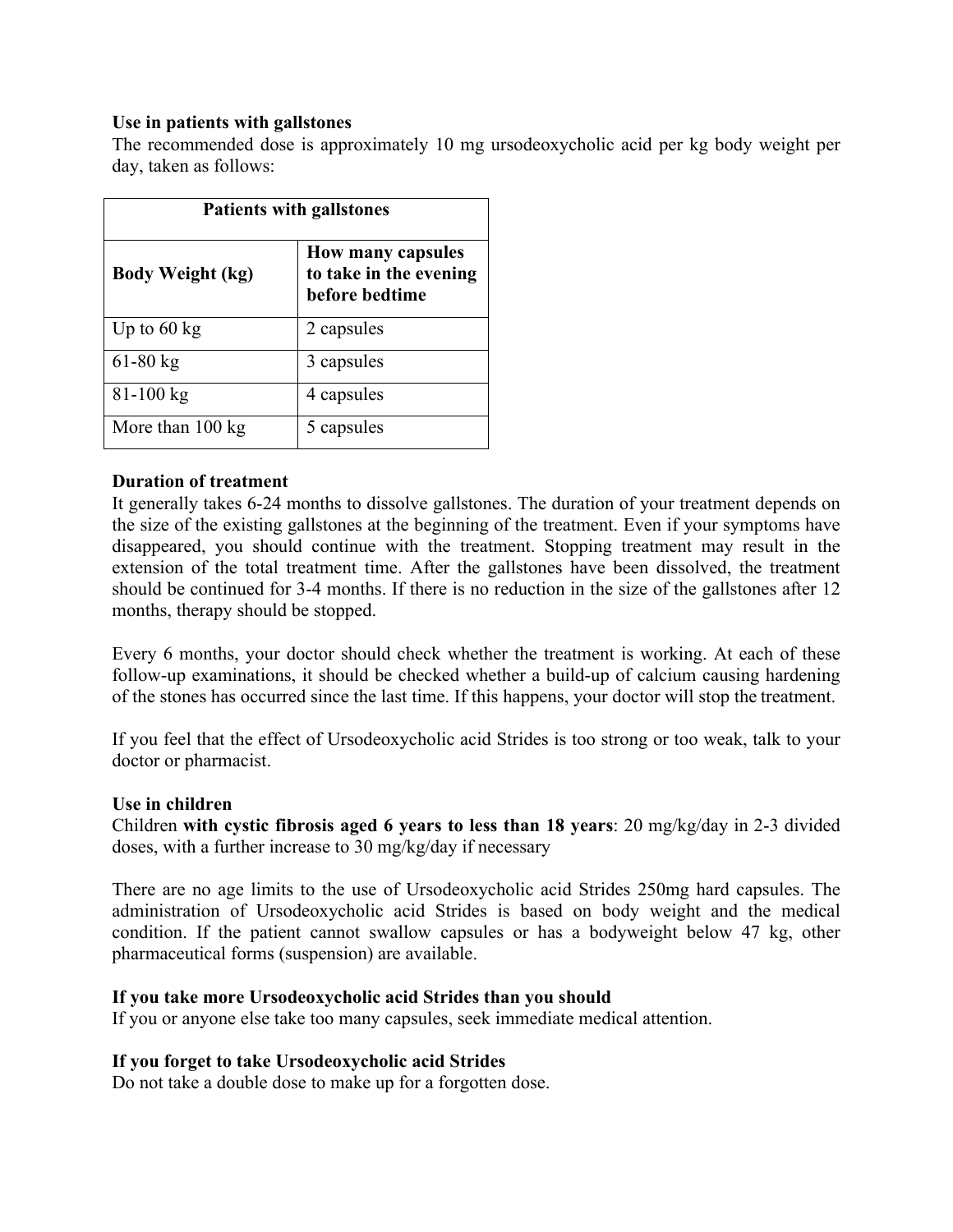### **If you stop taking Ursodeoxycholic acid Strides**

Always speak to your doctor before you decide to interrupt treatment with Ursodeoxycholic acid Strides or to stop your treatment early.

If you have any further questions on the use of this medicine, ask your doctor, pharmacist or nurse.

### **4. Possible side effects**

Like all medicines, this medicine can cause side effects, although not everybody gets them.

### **Contact your doctor immediately if you experience any of the following symptoms after taking Ursodeoxycholic acid Strides:**

**Common side effects** (may affect up to 1 in 10 people):

– soft, loose stools or diarrhoea. Inform your doctor immediately if you have persistent diarrhoea, as this may require a reduction in the dose of your medicine. If you do suffer from diarrhoea, make sure you drink enough liquids to replace your fluid and salt balance.

Diarrhoea may also occur as a result of overdose.

**Very rare side effects** (may affect up to 1 in 10,000 people):

- during the treatment of primary biliary cirrhosis: severe right-sided upper abdominal pain, severe worsening of liver scarring - this partially improves after treatment is stopped.
- hardening of gallstones due to build up of calcium. There are no additional symptoms of this but it will show up in tests.
- nettle rash (urticaria)

**Not known** (frequency cannot be estimated from the available data)

- vomiting
- in patients with cirrhosis, exacerbation (increase in severity) of pruritus (itching) at the beginning of the treatment cannot be completely ruled out.
- in patients with stage IV primary biliary cirrhosis, there may be an increase in the concentration of certain enzymes (alkaline phosphates, gamma-glutamyltransferase) and bilirubin.

# **Reporting of side effects**

If you get any side effects talk to your doctor, pharmacist or nurse. This includes any possible side effects not listed in this leaflet.

You can also report side effects directly via HPRA Pharmacovigilance, Earlsfort Terrace, IRL - Dublin 2; Tel: +353 1 6764971; Fax: +353 1 6762517. Website: [www.hpra.ie;](http://www.hpra.ie/) Email: $\text{med}$ safety $\textcircled{a}$ hpra.ie. By reporting side effects you can help provide more information on the safety of this medicine.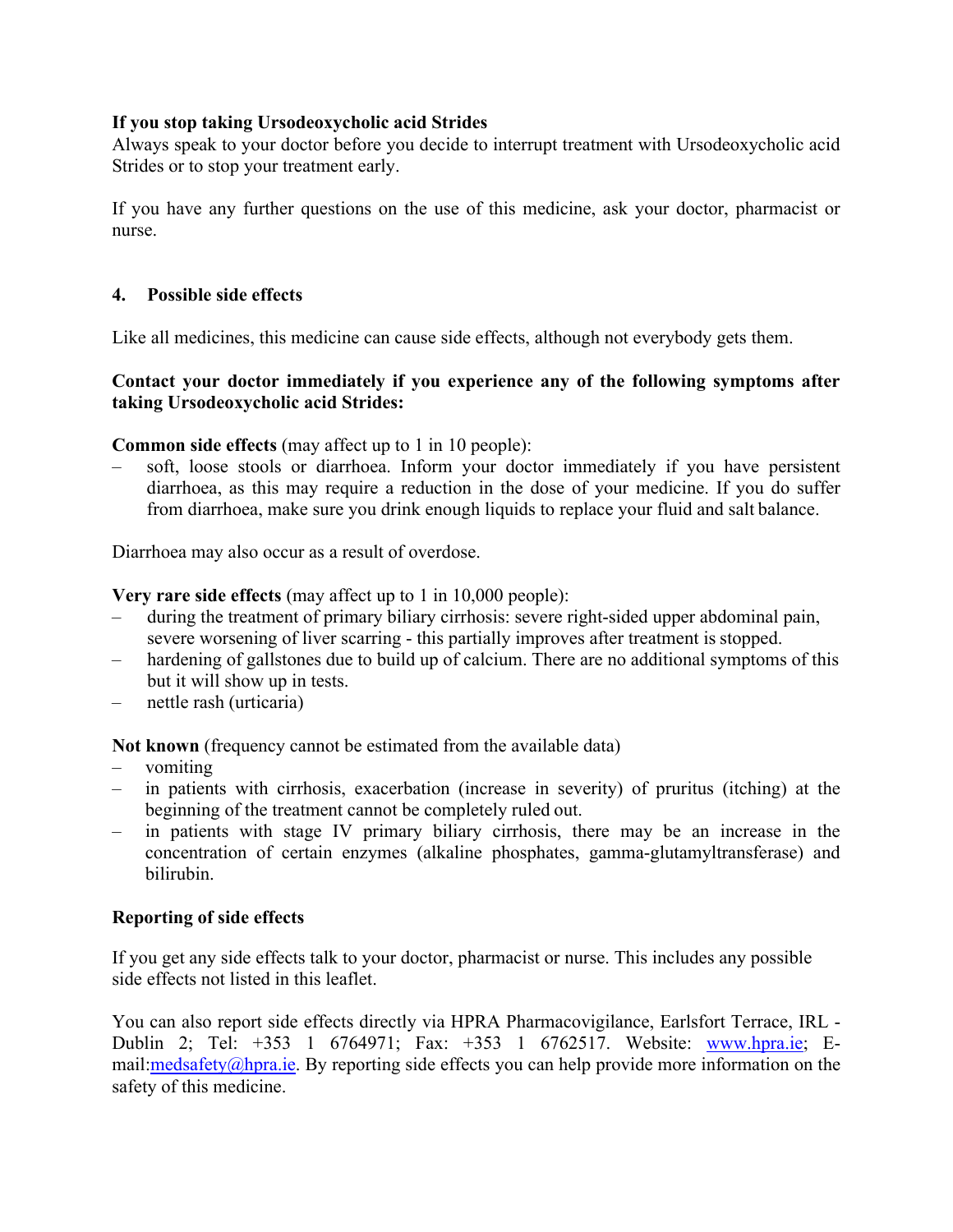# **5. How to store Ursodeoxycholic acid Strides**

Keep this medicine out of the sight and reach of children.

# **Expiry date**

Do not use this medicine after the expiry date which is stated on the blister label and carton after 'EXP'. The expiry date refers to the last day of that month.

### **Storage**

This medicinal product does not require any special storage conditions.

# **Disposal**

Do not throw away any medicines via wastewater or household waste. Ask your pharmacist how to throw away medicines you no longer use. These measures will help protect the environment.

# **6. Contents of the pack and other information**

### **What Ursodeoxycholic acid Strides contains**

- The active substance is ursodeoxycholic acid. Each capsule contains 250 mg ursodeoxycholic acid.
- The other ingredients are: Capsule contents: povidone (Kollidon K-30) (E1201), sodium lauril sulphate (E487), maize starch, magnesium stearate (E572) Capsule Shell: gelatin (E441), titanium dioxide (E 171)

# **What Ursodeoxycholic acid Strides looks like and contents of the pack**

Ursodeoxycholic acid Strides are white hard gelatin capsules (size '0') containing a white to off white powder.

The capsules are available in colourless PVC film with aluminium blister foil packed in cardboard cartons.

Ursodeoxycholic acid Strides is available in packs of 20, 28, 30, 50, 56, 60, 100 and 120 capsules.

Not all pack sizes may be marketed.